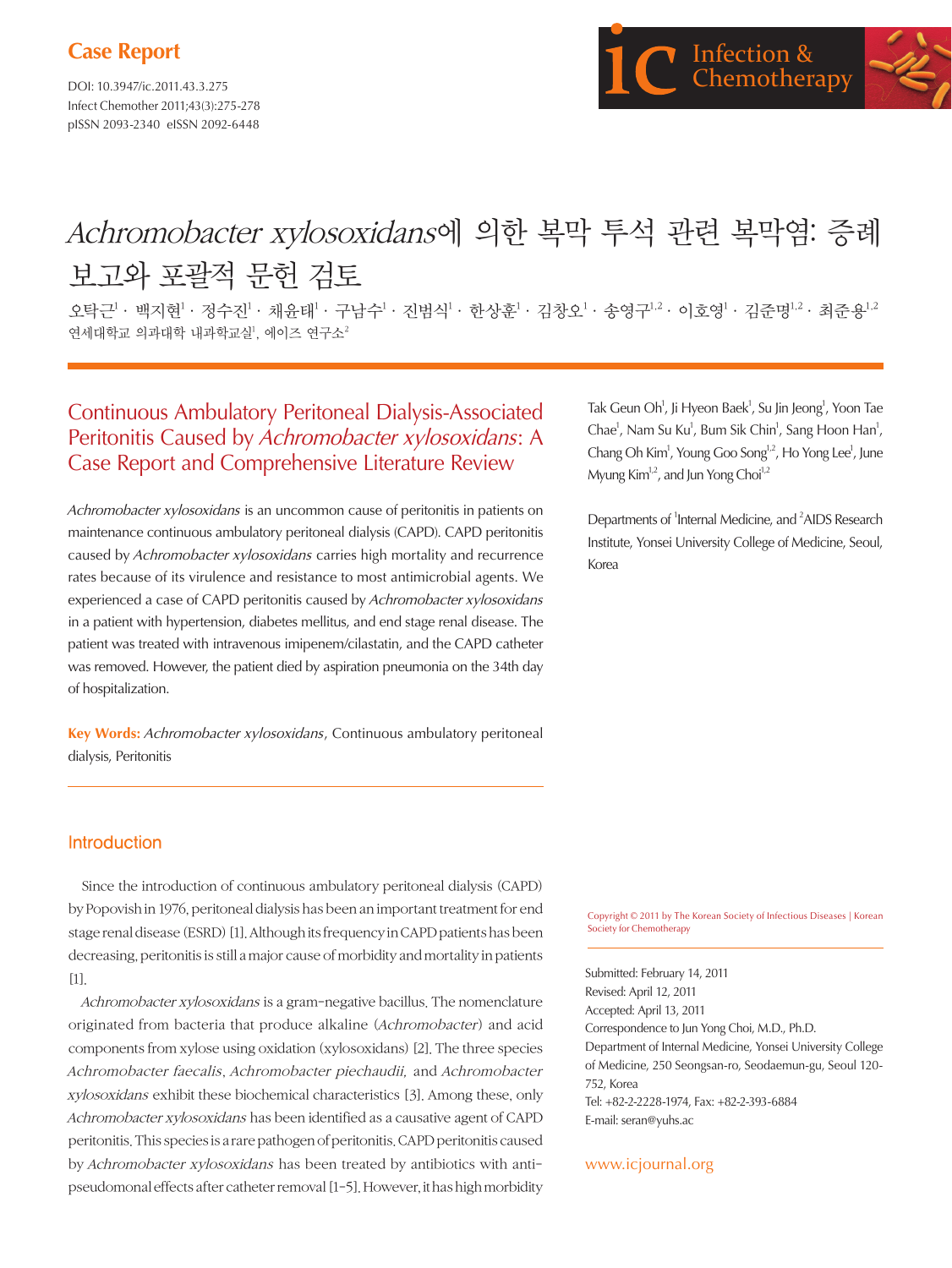and recurrence rate because of its virulence and antimicrobial resistance [4].

Identification of Achromobacter xylosoxidans in peritoneal dialysate was first reported in 1980 [5], and since then there have been nine reported cases of CAPD peritonitis caused by Achromobacter xylosoxidans [1-8]. However, there is limited knowledge about the clinical characteristics, prognosis, or proper treatments of this fatal disease. We recently experienced one case of peritonitis by Achromobacter xylosoxidans and hereby report the case along with a comprehensive review of reported cases. To the best of our knowledge, this is the first comprehensive report of CAPD peritonitis caused by Achromobacter xylosoxidans in Korea.

## Case report

A 74-year-old female with an 18-year history of diabetes, 13 years of high blood pressure, four years of ESRD and regular CAPD treatment, and a five-month history of recurrent peritonitis was diagnosed with peritonitis with turbid peritoneal dialysate for two weeks before presentation. Vancomycin and amikacin were empirically injected via peritoneal dialysate for seven days, but the leukocyte count of the peritoneal dialysate increased. Achromobacter xylosoxidans was identified in the peritoneal dialysate following cultivation examination. The strain was sensitive to ceftazidime, imipenem, meropenem, levofloxacin, and piperacillin, which led the patient's antibiotics to be changed to imipenem/cilastatin and piperacillin/tazobactam via peritoneal dialysate for another seven days. However, the patient showed mental changes and was transferred to our hospital via the emergency room.

At the time of arrival, she was diagnosed with peritonitis and septic shock and was moved to the intensive care unit. Her examination results showed a total leukocyte count in the peripheral blood of 21,330/μL (neutrophil 93.4%, lymphocyte 2.8%, monocyte 3.0%, eosinophil 0.2%, basophil 0.3%), and a platelet count of 289,000/μL. The leukocyte count of the peritoneal dialysate was  $650/\mu$ L (82% polymorphonuclear cells, 18% mononuclear cells). At the day of arrival, ceftazidime and cefazolin were injected via peritoneal dialysate, and imipenem/ cilastatin and vancomycin were empirically injected through a vein. On the third day after arrival, the leukocyte count in the peritoneal dialysate decreased to 310/μL (94% polymorphonuclear cells, 6% mononuclear cells), and the patient's vital signs were stabilized. Pseudomonas aeruginosa, which was sensitive to imipenem, meropenem and piperacillin, was identified in the cultivation examination of the peritoneal dialysate performed on the first hospital day; imipenem/cilastatin and vancomycin were maintained. On the fourth day after arrival, the patient had a fever and experienced mental changes, and the peritoneal dialysate became turbid again. Bowel perforation was excluded by simple abdomen and chest x-ray imaging. Laboratory tests were performed, showing a leukocyte count of  $1,320/\mu$ L in the peritoneal dialysate (95% polymorphonuclear cells, 5% mononuclear cells). Another cultivation examination of the peritoneal dialysate identified Achromobacter xylosoxidans, which had the same sensitivity to antibiotics as the previous pathogen.

Since the peritonitis was not improved, the CAPD catheter was removed on the fifth day after admission. On the cultivation examination of the catheter, Achromobacter xylosoxidans and Pseudomonas aeruginosa were identified. According to antibiotics sensitivity, intravenous imipenem/cilastatin was maintained and vancomycin was empirically used every fourth day. CAPD was changed to hemodialysis three to four times a week. On the 25th hospital day, aspiration pneumonia and cellulitis on the right arm occurred. Even after antibiotic treatment and ventilator care, the aspiration pneumonia worsened, and the patient died on the 34th day of hospitalization.

#### **Discussion**

CAPD peritonitis is caused mainly by aerobic gram-positive cocci (Staphylococcus epidermidis, Staphylococcus aureus) or gram-negative bacilli (Escherichia coli, Pseudomonas aeruginosa), although anaerobes, fungi and mycobacteria have been identified in rare cases [1]. Up to 30% of cultivation examinations cannot identify a causative organism [1]. Generally, bacterial CAPD peritonitis is treated by an antimicrobial injection into the abdominal cavity and eliminated by intravenous antimicrobial treatments. However, peritonitis caused by gram-negative bacilli such as Pseudomonas aeruginosa requires CAPD catheter removal [3].

Achromobacter xylosoxidans was first reported by Yabuucho in 1971, identified from the suppurative exudates of seven patients with chronic otitis media [2]. Achromobacter xylosoxidans can be isolated from many clinical samples [1], but its frequency is rare, and this case is the first report of CAPD peritonitis caused by Achromobacter xylosoxidans in Korea. This species is an aerobic bacterium and a gram-negative bacillus, showing positive oxidase and catalase results [1]. This species is an organism of normal flora that can be identified from the alimentary canal or the skin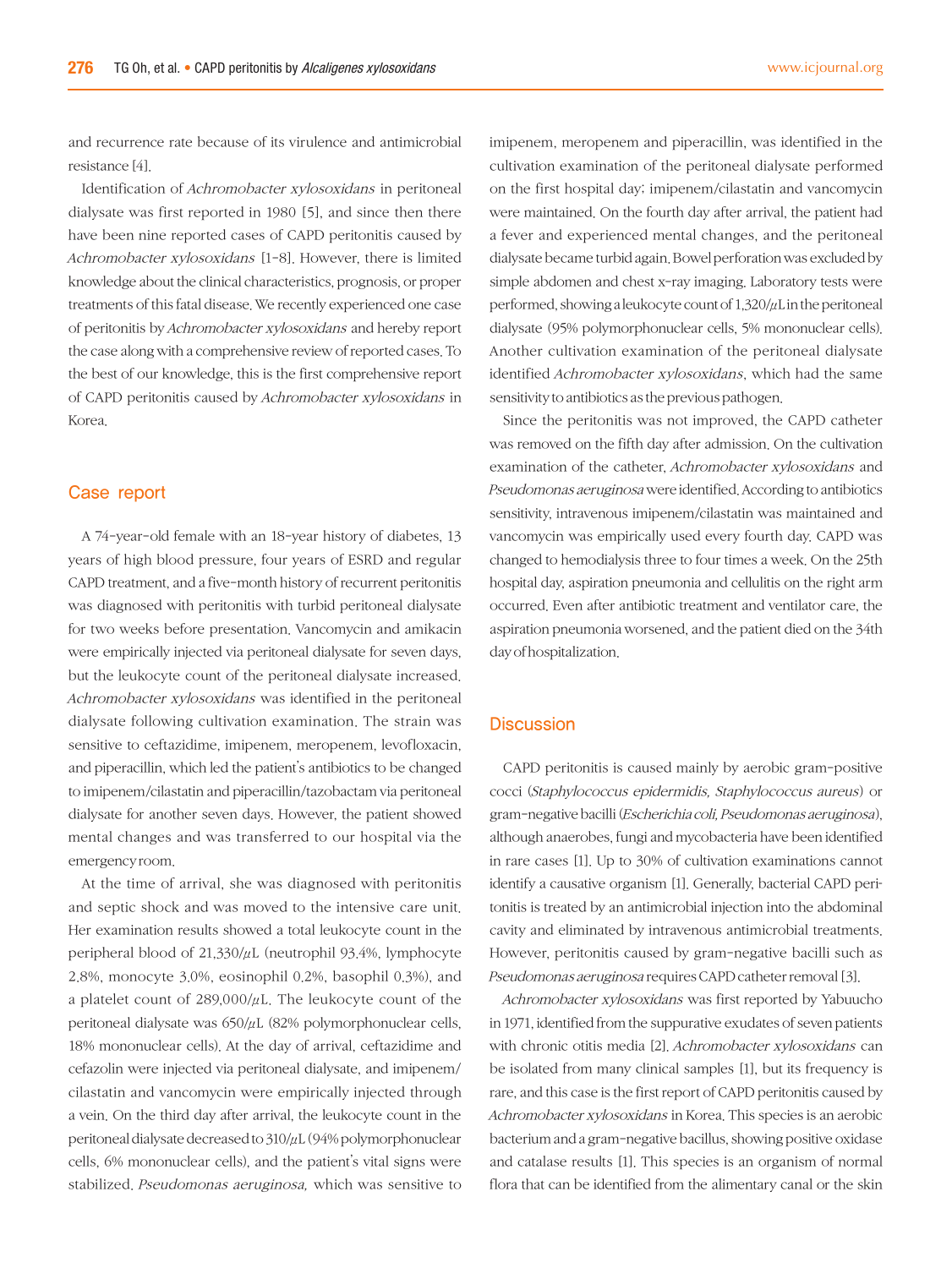of normal human bodies, and can be identified in underwater environments as well [3]. As a pathogen, this species is more frequently identified in patients with immune deficiencies such as HIV (human immunodeficiency virus) infection or neutropenia. ESRD patients are another immune-deficient group, and the peritoneal dialysate itself offers a suitable aquatic environment for this strain [2]. The species has been reported to cause meningitis, eye infections, endocarditis, otitis media, respiratory infections, osteomyelitis and bacteremia, in addition to peritoneal dialysate infection. The treatment and prognosis are not clear due to the

| No.          | Patient Sex/Age<br>(year) | Underlying disease /<br>associated conditions         | In vitro susceptibility test                                                                                                                                                             | Co-infected<br>pathogens                      | Treatment                                                                                                                              | <b>Outcome</b> | Catheter<br>removal | Reported<br>year<br>[Reference] |
|--------------|---------------------------|-------------------------------------------------------|------------------------------------------------------------------------------------------------------------------------------------------------------------------------------------------|-----------------------------------------------|----------------------------------------------------------------------------------------------------------------------------------------|----------------|---------------------|---------------------------------|
| $\mathbf{1}$ | M/53                      | <b>DM</b>                                             | Susceptible to ampicillin, carbenicillin, colistin, TMP-SMX<br>Resistant to gentamicin, kanamycin, tobramycin,<br>amikacin/tetracycline                                                  | Staphylococcus<br>epidermidis                 | carbenicillin IV                                                                                                                       | cured          | No                  | 1980 [2]                        |
| 2            | M/40                      | Severe multiple trauma,<br>acute anuric renal failure | Susceptible to moxalactam                                                                                                                                                                | Stenotrophomonas moxalactam IV<br>maltophilia |                                                                                                                                        | died           | No                  | 1984 [6]                        |
| 3            | F/34                      | Glomerulonephropathy                                  | Susceptible to TMP-SMX, amikacin, gentamicin,<br>tobramycin, netilmicin, carbenicillin<br>Resistant to ampicillin, cefamandole, cefoxitin,<br>cephalothin, tetracycline, chloramphenicol | none                                          | tobramycin,<br>cephalothin IV<br>TMP-SMX PO                                                                                            | cured          | N <sub>0</sub>      | 1986 [7]                        |
| 4            | M/45                      | Glomerulonephropathy                                  | ΝA                                                                                                                                                                                       | none                                          | vancomycin IP,<br>gentamicin IP,<br>ciprofloxacin PO,<br>piperacillin IV                                                               | cured          | Yes                 | 1995 [3]                        |
| 5            | F/52                      | <b>DM</b>                                             | Susceptible to ofloxacin                                                                                                                                                                 | none                                          | vancomycin IP                                                                                                                          | cured          | Yes                 | 1998 [1]                        |
|              |                           |                                                       | Resistant to amikacin, aztreonam, cefazolin, cefotaxime,<br>cefoxitin, ceftazidime, ceftriaxone,                                                                                         |                                               | ceftazidime IV<br>ofloxacin PO                                                                                                         |                |                     |                                 |
|              |                           |                                                       | cefuroxime, ciprofloxacin, gentamicin, imipenem,<br>piperacillin, tobramycin, TMP-SMX                                                                                                    |                                               |                                                                                                                                        |                |                     |                                 |
| 6            | F/46                      | IgA nephropathy                                       | Resistant to ampicillin, cephalothin, ceftriaxone,<br>gentamicin, amikacin, ciprofloxacin, TMP-SMX                                                                                       | none                                          | $1st$ (cefazolin P+<br>tobramycin IP)<br>$2^{nd}$ (ceftazidime IP+<br>amikacin IP)<br>3 <sup>rd</sup> (piperacilliin/<br>azobactam IV) | cured          | Yes                 | 2001 [8]                        |
| 7            | F/35                      | IgA nephropathy,<br>s/p kidney transplantation        | Susceptible to piperacillin, ticarcillin, ceftriaxone,<br>ceftazidime, tTMP-SMX<br>Resistant to gentamicin, amikacin                                                                     | none                                          | $1st$ (cefazolin P+<br>tobramycin IP) 2 <sup>nd</sup><br>(ceftazidime IP+<br>amikacin IP)<br>3 <sup>rd</sup> (piperacilliin/           | cured          | Yes                 | 2001 [8]                        |
| 8            | M/16                      | Idiopathic Fanconi                                    | Susceptible to ciprofloxacin, imipenem                                                                                                                                                   | none                                          | tazobactam IV)<br>$1st$ (vancomycin IP+                                                                                                | cured          | Yes                 | 2004 [5]                        |
|              |                           | syndrome                                              |                                                                                                                                                                                          |                                               | ceftazidime IP+<br>ciprofloxacinP0)                                                                                                    |                |                     |                                 |
|              |                           |                                                       | Resistant to ceftazidime, TMP-SMX                                                                                                                                                        |                                               | $2^{nd}$ (ceftazidime<br>IP+Amikacin IP+<br>trimethoprim/<br>sulfamethoxazole PO                                                       |                |                     |                                 |
|              |                           |                                                       |                                                                                                                                                                                          |                                               | $3rd$ (imipenem IP+<br>ciprofloxacin PO)                                                                                               |                |                     |                                 |
| 9            |                           | F/72 DM, HTN                                          | Susceptible to imipenem, piperacillin/tazobactam                                                                                                                                         | none                                          | $1st$ (ciprofloxacin<br>P0+cefazolin<br>IP+ceftazidime IP)<br>$2^{nd}$ (imipenem IV->IP)                                               | cured          | No                  | 2007 [4]                        |
|              |                           |                                                       | Resistant to cefotaxime, gentamicin, tobramycin                                                                                                                                          |                                               | 3 <sup>rd</sup> (ciprofloxacin PO)                                                                                                     |                |                     |                                 |
| 10           | F/76                      | DM, HTN                                               | Susceptible to ceftazidime, cefoperazone/sulbactam.<br>imipenem, meropenem, piperacillin                                                                                                 | Pseudomonas<br>aeruginosa                     | imipenem/cilastatin IV<br>vancomycin IV                                                                                                | died           | Yes                 | 2009 [11]                       |
|              |                           |                                                       | Resistant to amikacin, ampicillin, cefepime, cefotaxime,<br>gentamicin, levofloxacin                                                                                                     |                                               | ceftazidime+<br>vancomycin IP                                                                                                          |                |                     |                                 |

#### Table 1. Reported Cases of CAPD Peritonitis by Achromobacter xylosoxidans

CAPD, continuous ambulatory peritoneal dialysis; IV, Intraveneous; IP, Intraperitoneal; PO, per os; DM, Diabetes mellitus; HTN, Hypertension; NA, Not available;TMP-SMX, Trimethoprim/ Sulfamethoxazole; s/p, status/post.